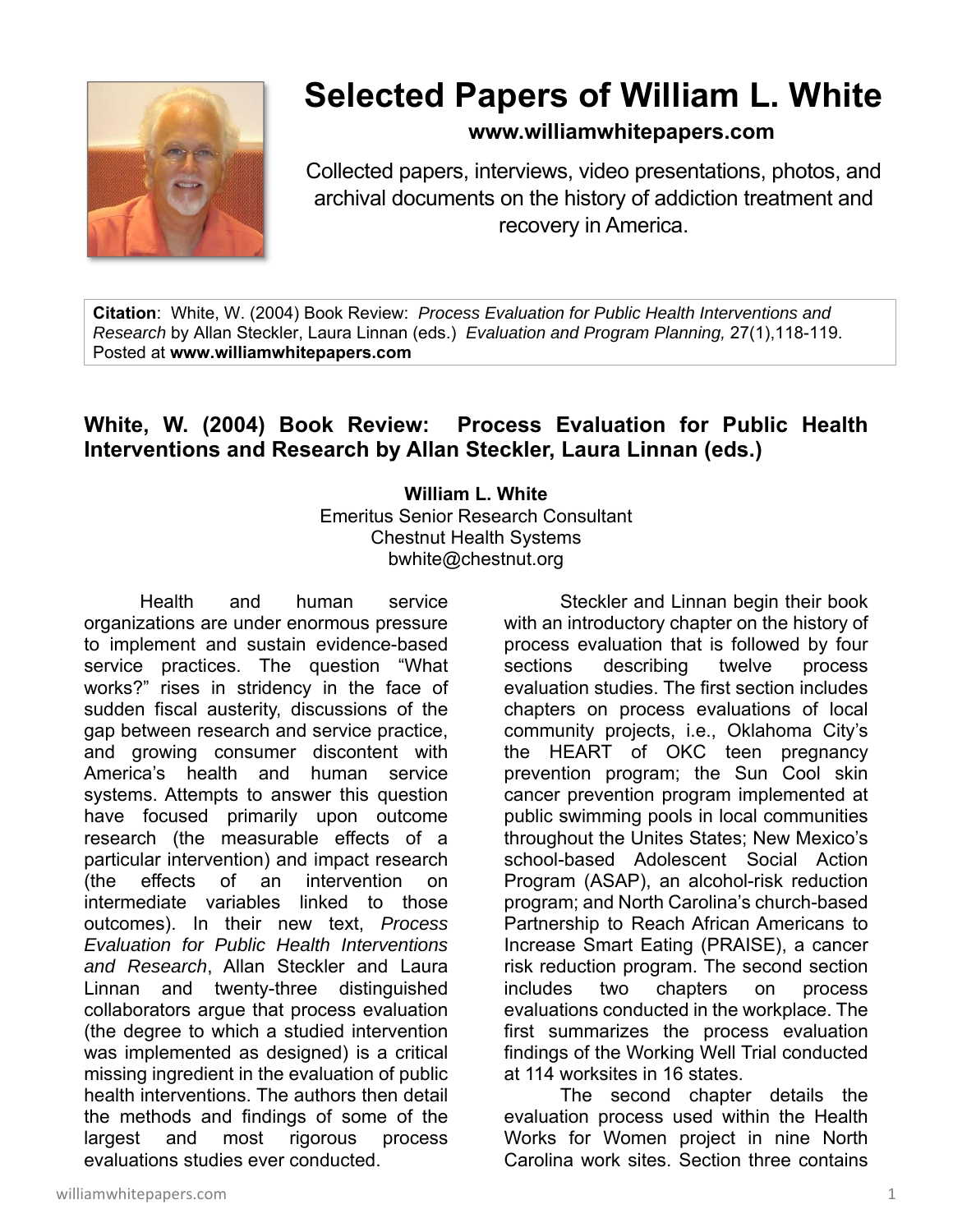chapters on process evaluations conducted of school-based intervention programs: Safer Choices (a sexual risk reduction program in California and Texas), Bringing it Home (a dietary improvement program utilizing school children as "health messengers" to low-income African American parents), and Pathways (a nutrition and exercise program for Native American children in Arizona, New Mexico, and South Dakota). The third section of the book has three chapters that describe large national or state process evaluations efforts. Included in this last section are descriptions of the process evaluations of Minnesota's Statewide Tobacco Endowment Process Evaluation Study control program, the Indian Health Service's National Injury Prevention Program, and the National Folic Acid Campaign. Each of these chapters is similarly organized (summary, details of the process evaluation implementation and major findings, and lessons learned). The chapters are written with a particular eye toward their potential helpfulness to the reader. Editorial discipline (not always evident in such collections) has resulted in a tightly organized and highly readable text.

 In their introduction, Steckler and Linnan emphasize the dangers of drawing conclusions from outcome evaluations of programs that have been improperly implemented. Poor implementation can lead to such problems as "drift" from the prescribed intervention, inadequate or amplified doses of the intervention, hidden aspects of an intervention that influence outcomes, and ambiguity over the active ingredients within an intervention. Steckler and Linnan argue that adding process evaluation features to traditional outcome evaluation projects can help avoid such errors, and that process data is essential to the accurate interpretation and limitation of traditionally defined "hard" data. For those unaware or skeptical of the value of process evaluation, Steckler and Linnan provide cogent arguments for the role of process evaluation in understanding how and why public health interventions work or fail to work. Given the considerable resources required to conduct complex public health outcome studies, using process evaluation to validate implementation integrity (e.g., specification of intervention ingredients, manualization of intervention protocol, competency-based training of interveners, and fidelity monitoring) will likely become an early (before enrollment and randomization) and essential step in the conduct of such outcome studies.

The editors define and discuss seven components of process evaluation: 1) context (environmental influences on intervention implementation), 2) reach (proportion of targeted participant participation), 3) dose delivered (intervention units provided by service providers), 4) dose received (intervention units received by service participants) 5) fidelity (adherence to intervention delivery protocol), 6) implementation (composite rating of the execution and receipt of the intervention), and 7) recruitment (participant identification and engagement). The editors also describe a ten-step process for planning and conducting process evaluations that many readers will find helpful.

There are several potential audiences for *Process Evaluation*. It will very likely become a methods text for graduate students who will appreciate the book's clarity and practicality. It will be read and revisited by those management consultants and research scientists who make their living conducting program evaluations. They will appreciate the wealth of details on process evaluation methods as well as the many sample instruments included within the text. Others who will find this book helpful include the policy analysts, planners and administrators who fund and monitor evaluation projects as well as those who manage and supervise the agencies within which these research projects are implemented. While the book focuses specifically on public health interventions, the methodological issues and strategy discussions are clearly relevant to the broader spectrum of process evaluation activities within the health care, human service, educational and correctional institutions.